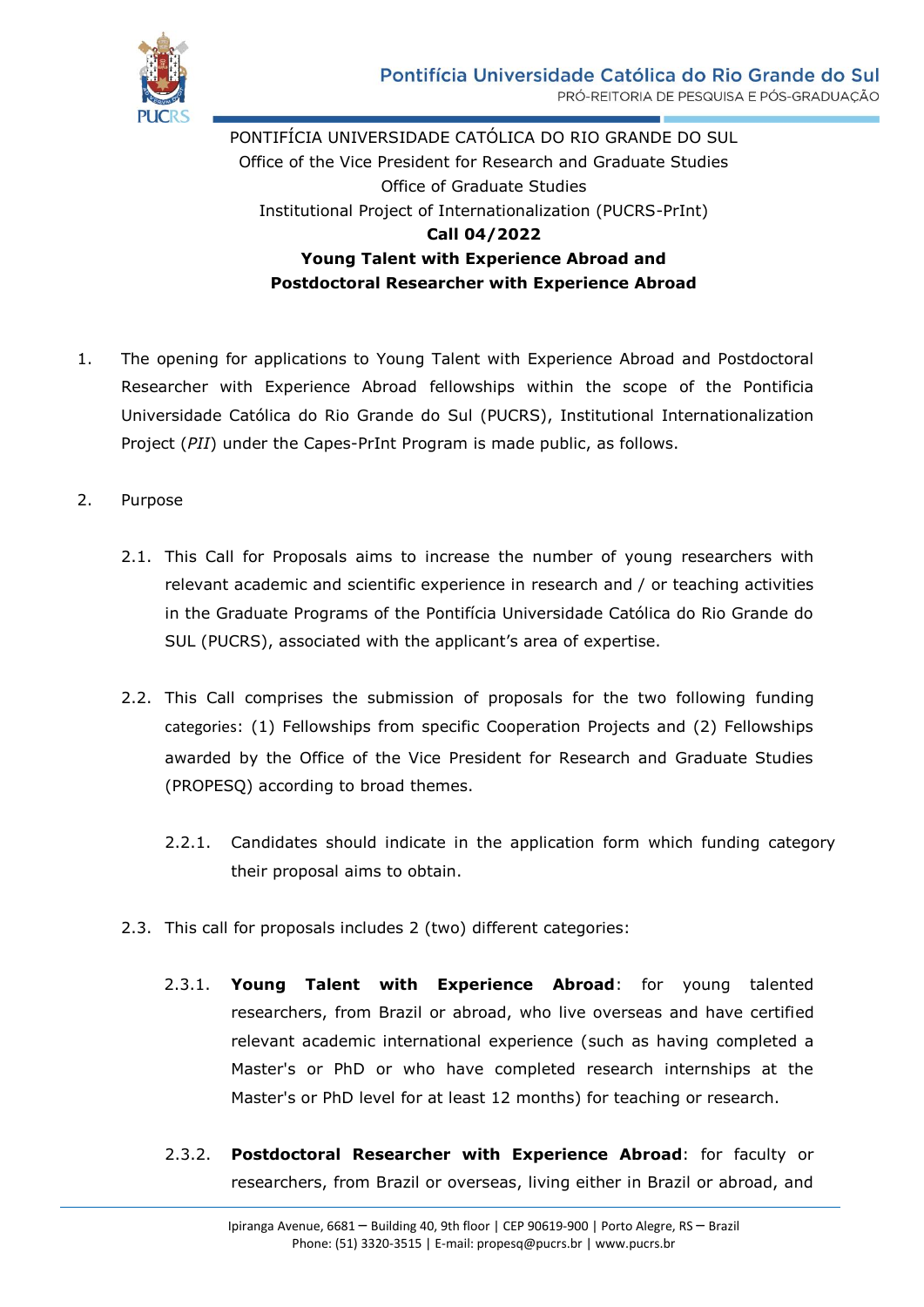

who have certified relevant academic international experience (such as having completed a PhD or who have completed a Postdoctoral research for at least 12 months) for teaching or research.

- 2.4. The main goals of this call are:
	- 2.4.1. Expand the international collaboration network of PUCRS' Graduate Programs;
	- 2.4.2. Consolidate the Graduate Programs' international partners;
	- 2.4.3. Encourage international partnerships that will effectively contribute to improved academic production from Graduation Programs at PUCRS;
	- 2.4.4. To attract young researchers from abroad with international background to PUCRS' Graduate Programs.
- 3. Duration and Available Fellowships
	- 3.1. The number of available fellowships, including their duration and themes are listed in [List of available fellowships](https://www.pucrs.br/print/wp-content/uploads/sites/218/2022/02/relacao_bolsas_disponiveis_jtposdoc_1chamada_publicado.pdf) opportunities.
	- 3.2. The fellowships will range from 6 (six) months to 12 (twelve) months in length as provided in the [List of available fellowships opportunities,](https://www.pucrs.br/print/wp-content/uploads/sites/218/2022/02/relacao_bolsas_disponiveis_jtposdoc_1chamada_publicado.pdf) and in the Call No. 41/2017 of the Institutional Program of Internationalization – CAPES-PrInt.
- 4. Eligibility Criteria

# 4.1. **Fellowships for Young Talent with Experience Abroad**:

- 4.1.1. Applicants must fulfill the following requirements to be eligible for the fellowship and considered a candidate for evaluation:
	- i. Must be residing abroad, mandatorily;
	- ii. Have valid PhD degree, at the time the award is given;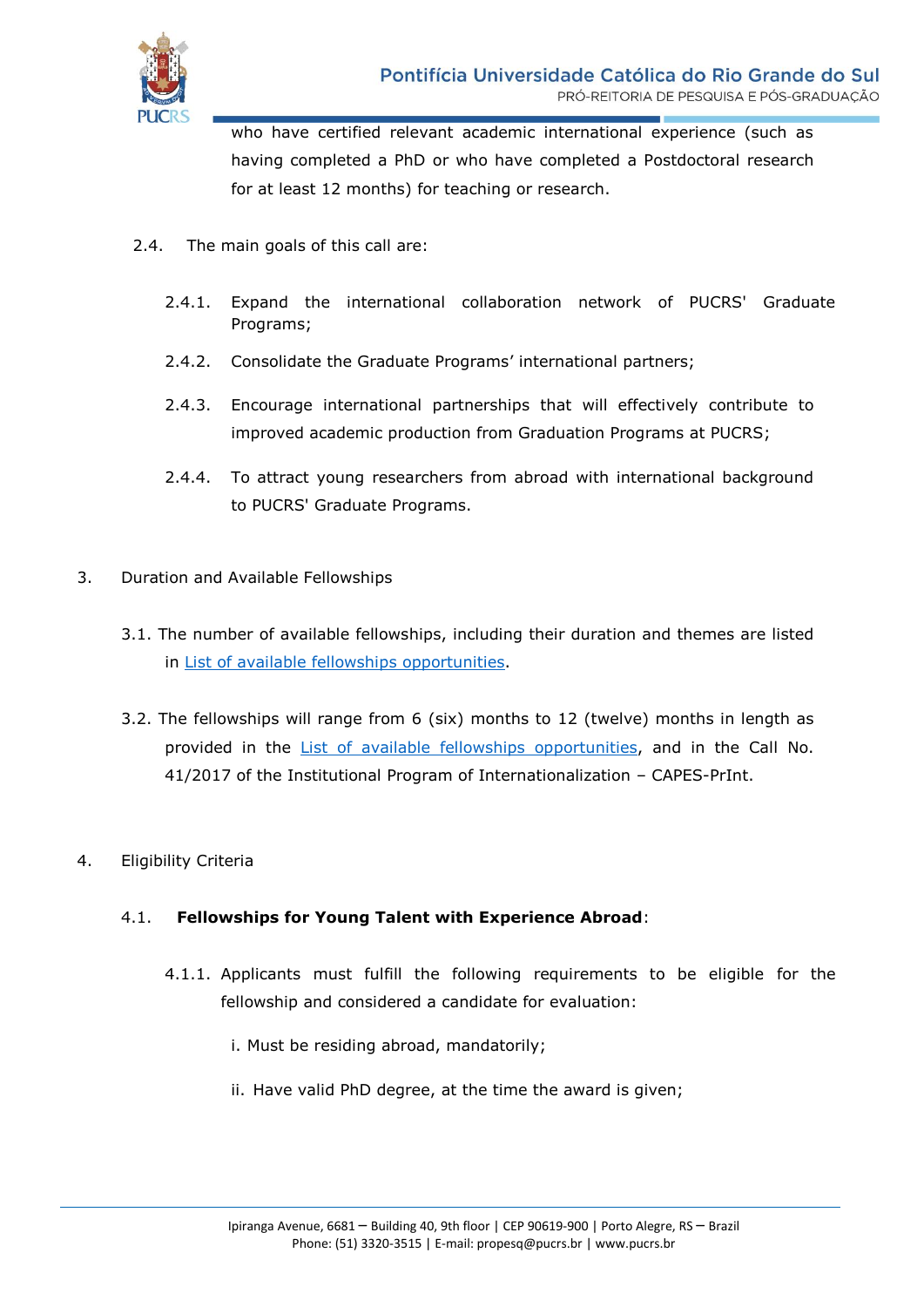

- iii. Have relevant academic experience abroad: Complete Full Master's or PhD or Doctoral internships (Master's or PhD) performed abroad for at least 12 (twelve) months;
- iv. Have outstanding scientific and / or technological production in the academic areas of PUCRS' Graduate Program of interest, as stated in the PII;
- v. The application must be submitted by a host researcher, affiliated to one of the Graduate Programs embraced by PUCRS' PII;
- vi. The application must be in a knowledge area in affinity with the expertise of the host professor.

### 4.2 **Postdoctoral researcher with experience abroad**:

- 4.1.2. Applicants must fulfill the following requirements to be eligible for the fellowship and considered a candidate for evaluation:
	- i. Be a resident of Brazil or abroad;
	- ii. Have a PhD degree;
	- iii. Have relevant academic experience proven abroad: Full PhD or postdoctoral research internship completed abroad for at least 12 (twelve) months;
	- iv. Have outstanding scientific and / or technological production in the academic areas of PUCRS' Graduate Program of interest, as stated in in the PII;
	- v. The application must be submitted by a host researcher, affiliated to one of the Graduate Programs embraced by PUCRS' PII;
	- vii. The application must be in a knowledge area in affinity with the expertise of the host professor.
	- vi. The application must be in line with the strategic planning of the University and the PII.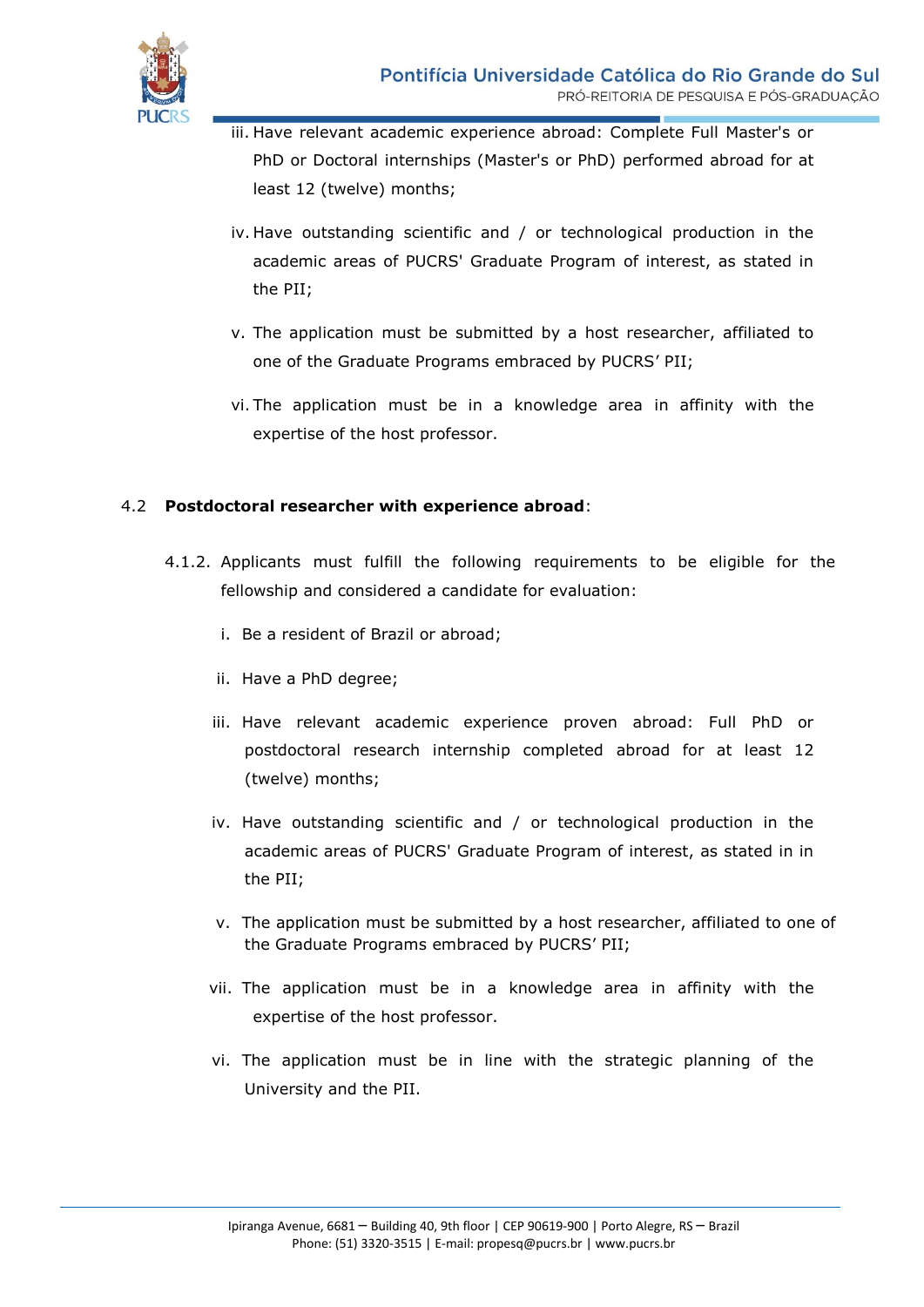

### 5. Documentation

- 5.1. The following documents must be submitted:
	- 5.1.1. **Application Form** duly signed and completed, as per Appendix I Young Talent with Experience Abroad or Appendix II – Postdoctoral researcher, of this Call;
	- 5.1.2. **Applicant's Résumé**: Lattes CV for Brazilian applicants; Curriculum Vitae for researchers from outside of Brazil;

# 5.1.3. **Lattes CV of PUCRS host**;

- 5.1.4. **Copy of IDs**: RG and CPF for Brazilian applicants; copy of passport for international applicants;
- 5.1.5. **Plan of Activities**, designed jointly by the candidate and PUCRS' host researchers, as shown in Annex III of this Call:
- 5.1.6. **Letter of PUCRS host Graduate Program Coordinator**, indicating the department where the applicant will be placed. This document must be signed and contain the following:
	- I. Name of the applicant;
	- II. Approval of the plan of activities with the title of the project to be developed;
	- III. **Month and year of start and end of stay at PUCRS**, according to the period requested in the Application Form.

# 5.1.7. **Certification(s) of experience(s) abroad.**

- 5.2. The candidate must submit the application documentation in a single .pdf file, in the order indicated in item 5 of this Call, to [diretoriapg.print@pucrs.br.](mailto:diretoriapg.print@pucrs.br) Applicants can use free online tools to produce documents in this format.
- 5.3. The email subject should include the pursued grant type (Young Talent or Postdoctoral Researcher), category and to which Cooperation Project it is associated, if applicable.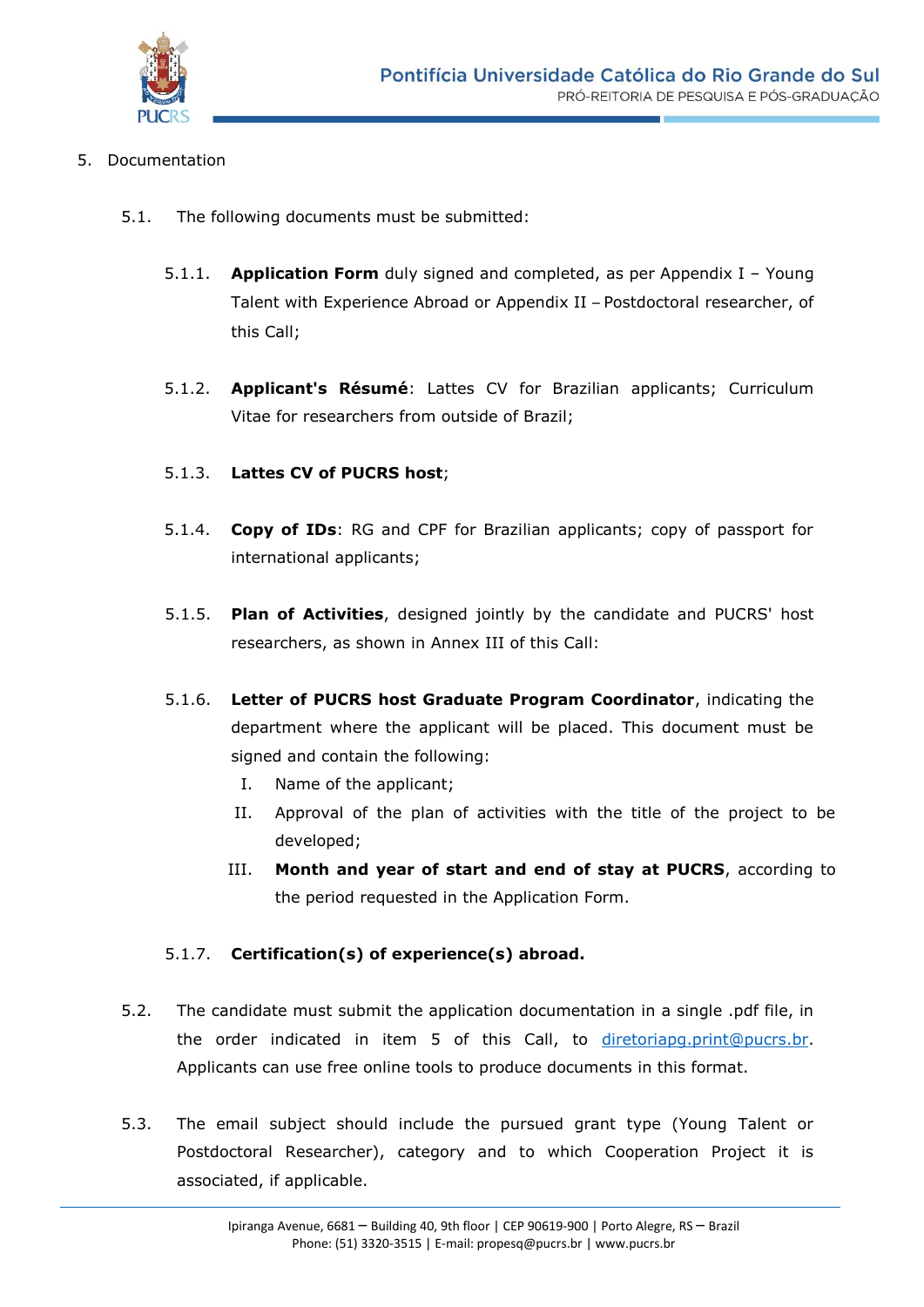

- 5.4. Applications submitted after the deadline stated in Section 6 will not be accepted.
- 6. Schedule
	- 6.1. This Call for Proposals will follow the schedules below:
		- 6.1.1. The schedule for fellowships starting in **June, July** or **August 2022** as follows:

| <b>Activity</b>       | <b>Dates</b>          |
|-----------------------|-----------------------|
| Submission            | Feb 11 - Mar 7, 2022  |
| Confirmation          | Mar 8, 2022           |
| Analysis of proposals | Mar 09 - 28, 2022     |
| Preliminary results   | By Mar 29, 2022       |
| Appeals               | Mar 30 - Apr 01, 2022 |
| Final results         | By Apr 4, 2022        |
| Nomination            | Apr 5 - 13, 2022      |

### 7. Selection

- 7.1. Proposals will be analyzed as follows:
	- 7.1.1. The Office for the Internationalization of Graduate Programs will check the applicants' documentation upon receipt, confirming or not the application;
	- 7.1.2. A Selection Committee defined by the PII Management Committee will be responsible for analyzing the proposal, and issuing a final decision.
- 7.2. Selection will take into consideration the documents submitted and the relevance of the research project. In order to embrace the different academic areas, evaluations regarding the documents and analysis of relevance of the research project must be equal.
- 7.3. The following aspects will be taken into consideration in the evaluation of relevance, quality and classification of proposals: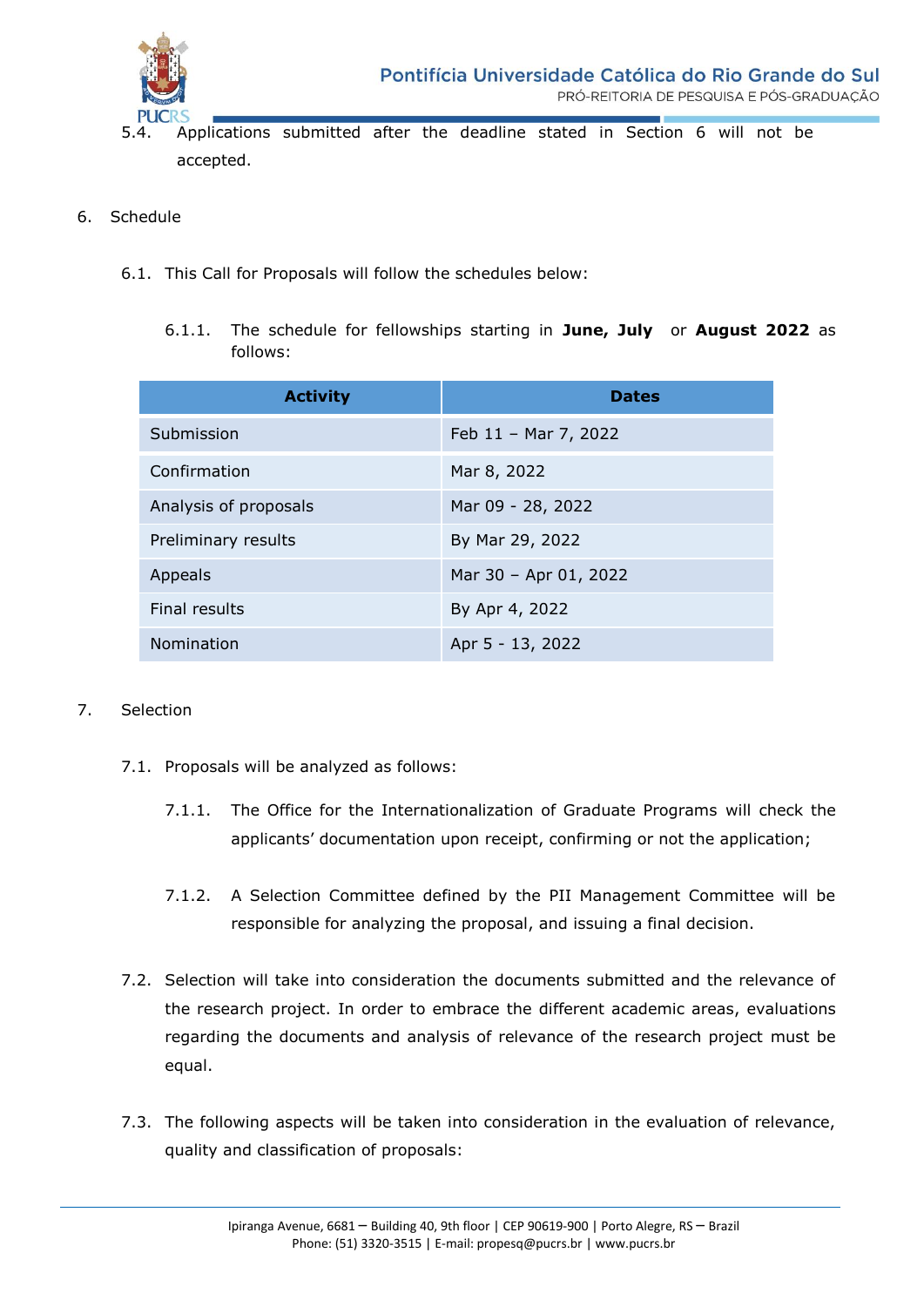

- Applicant's previous experience: quality and regularity of the scientific production of the researcher in the area of the research project;
- 7.3.2. Relevance of the project: relevance of the proposed research project in view of its impact on the academic area;
- 7.3.3. Involvement between applicant and host researcher: academic qualifications of the host researcher and the applicant must be compatible;
- 7.3.4. Cooperative actions: university / industry cooperation and insertion in local innovation systems.

| <b>Criteria</b> | <b>Description</b>                                         |
|-----------------|------------------------------------------------------------|
| priority        |                                                            |
| 10              | The regularity and quality of scientific and technological |
|                 | production, as well as the experience of the applicant.    |
| 20              | Originality and relevance of the Research Project for      |
|                 | scientific, technological development and results within   |
|                 | the scope of the PII and the Graduate Program.             |
| 30              | Coherence between the knowledge area of the host           |
|                 | teacher and the applicant.                                 |

7.4. When necessary, the following tiebreaker criteria will be used::

# 8. Result:

8.1. Results will be available on [http://www.pucrs.br/print-pt/editais/.](http://www.pucrs.br/print-pt/editais/)

### 9. Appeals

- 9.1 Applicants may appeal the final decision by sending an email to [diretoriapg.print@pucrs.br](mailto:diretoriapg.print@pucrs.br) within 3 days of award announcement.
- 9.2 Appeals will be analyzed by the PII Manager Group at PUCRS.
- 10. Awardee Benefits:
	- 10.1. Financial aid and corresponding benefits will be awarded according to [CAPES](http://cad.capes.gov.br/ato-administrativo-detalhar?idAtoAdmElastic=3062)  [Directive 01/2020 dated Jan 03, 2020](http://cad.capes.gov.br/ato-administrativo-detalhar?idAtoAdmElastic=3062) and annexes.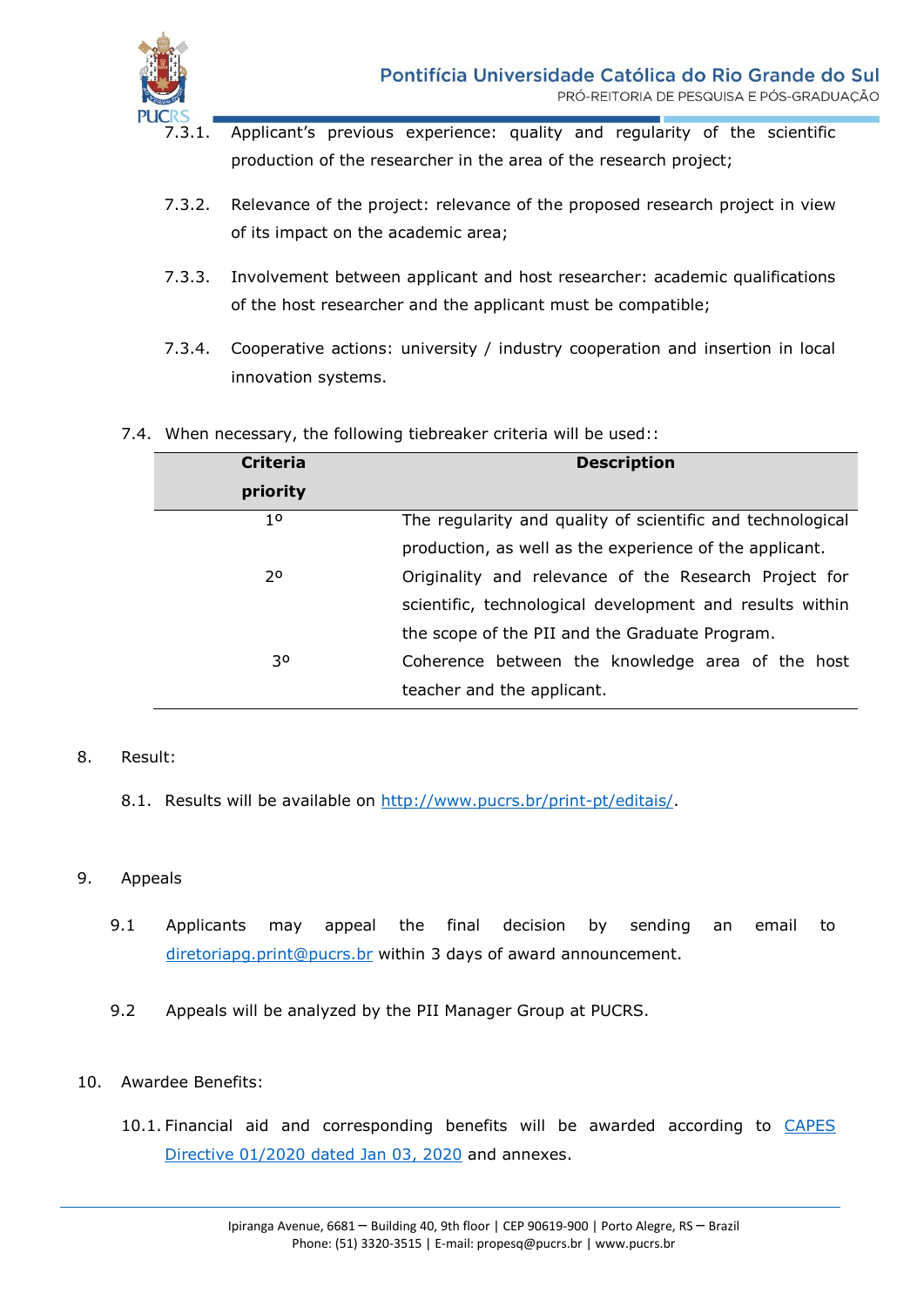

10.2. Benefits are not extended to dependents.

#### 11. Nominations

11.1. The applicants will be nominated by the Office of Graduate Programs through CAPES' [Sistema de Controle de Bolsas e Auxílios](https://scba.capes.gov.br/scba/login.seam?conversationId=18402) – SCBA.

### 12. Implementation of the Award

- 12.1. The award will be given by Capes.
- 12.2. The award will be given by CAPES through the [Sistema de Controle de Bolsas e](https://scba.capes.gov.br/scba/login.seam?conversationId=18402)  [Auxílios](https://scba.capes.gov.br/scba/login.seam?conversationId=18402) – SCBA and platform [Linha Direta.](https://sso.capes.gov.br/sso/oauth?response_type=code&redirect_uri=https://linhadireta.capes.gov.br/linhadireta/oauth.seam&client_id=linhadireta.capes.gov.br) CAPES will email the applicant a password to be used by applicants in the system. The email address will be the same as the one that has been informed in the submission of the application.
- 12.3. Applicants must accept the award on the [Sistema de Controle de Bolsas e Auxílios -](https://scba.capes.gov.br/scba/login.seam?conversationId=18402) [SCBA](https://scba.capes.gov.br/scba/login.seam?conversationId=18402) and keep track of their status on the [Linha Direta](https://sso.capes.gov.br/sso/oauth?response_type=code&redirect_uri=https://linhadireta.capes.gov.br/linhadireta/oauth.seam&client_id=linhadireta.capes.gov.br) platform to have the award given.
- 13. Final Considerations
	- 13.1. Host professor obligations:
		- 13.1.1 Work closely with the scholar, make sure to comply with program's guidelines and standards, and report on any problems or irregularities, as they will act as an interlocutor between the Office of Graduate Studies/PROPESQ and the grantee;
		- 13.1.2 In case the award is interrupted, inform the Office of Graduate Studies/PROPESQ as soon as possible and send a justification for the cancellation;
		- 13.1.3 To assist the international scholar in obtaining the CPF number, opening of a bank account, finding housing and available health services.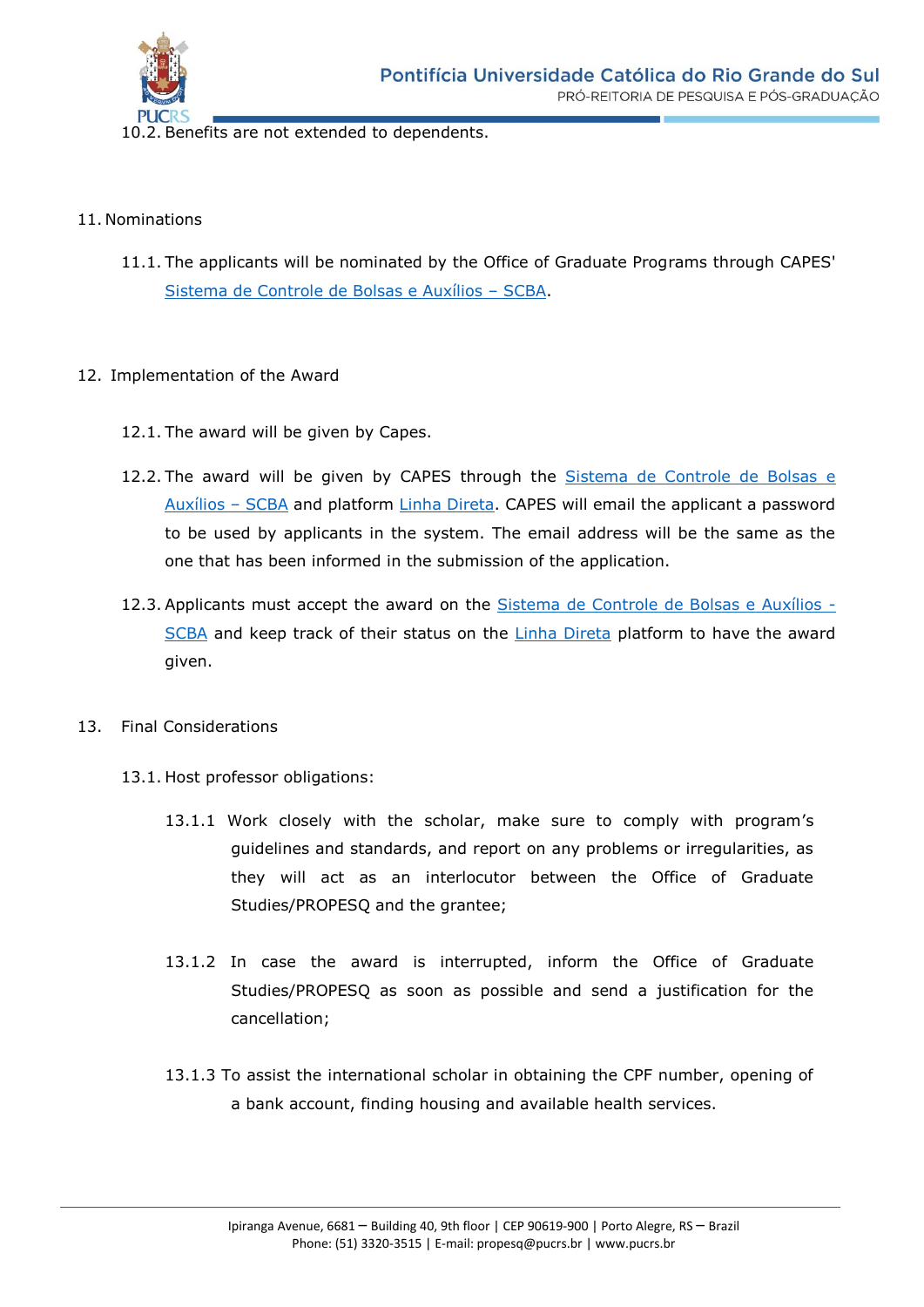

- 13.2. International applicants will be responsible for obtaining the appropriate visa to come to Brazil. The type of visa will depend on the activities to be developed. The visa must be valid for the period of the applicant's stay in Brazil.
- 13.3. The awardees should mention the financial support received through the PUCRS Institutional Internalization Program granted by CAPES-PrInt Call N° 41/2017, in any publication of the results achieved under the program.
- 13.4. Recipients may be required to hold seminars, write papers and take part in events to exchange experiences, if requested.
- 13.5. Upon conclusion of the fellowship, the awardee should submit a final report to [diretoriapg.print@pucrs.br](mailto:diretoriapg.print@pucrs.br) within 1 month, as per Appendix IV.
- 13.6. As required by the CAPES-PrInt Call N° 41/2017, at least 70% of the financial resources should be allocated to proposals involving countries with whom CAPES has cooperation agreements.
- 13.7. The awardee of this Notice must refer to the aid received by CAPES in all publications resulting from studies performed during the period of the fellowship received, using the following expressions, in the language of the work: "*O presente trabalho foi realizado com auxílio da Coordenação de Aperfeiçoamento de Pessoal de Nível Superior - Brasil (CAPES) - Código de Financiamento 001." "This study was financed in part by the Coordenação de Aperfeiçoamento de Pessoal de Nível Superior - Brasil (CAPES) - Finance Code 001*".
- 13.8. The application must take into consideration the countries that are listed in the area of the project to which they are submitting their application.
- 13.9. This Call for Proposals follows the Article 4, item 4.1.4 BOLSAS DO PAÍS and its sub-items 4.1.4.2 and 4.1.4.3 of CAPES Call 041/2017 – Program for Institutional Internationalization (CAPES-PrInt).
- 13.10. No awards will be granted to spouses or relatives up to third degree, according to Decree 7203 of June 4, 2010 in Binding Summary No. 13 / STF (Brazilian Federal Supreme Court).